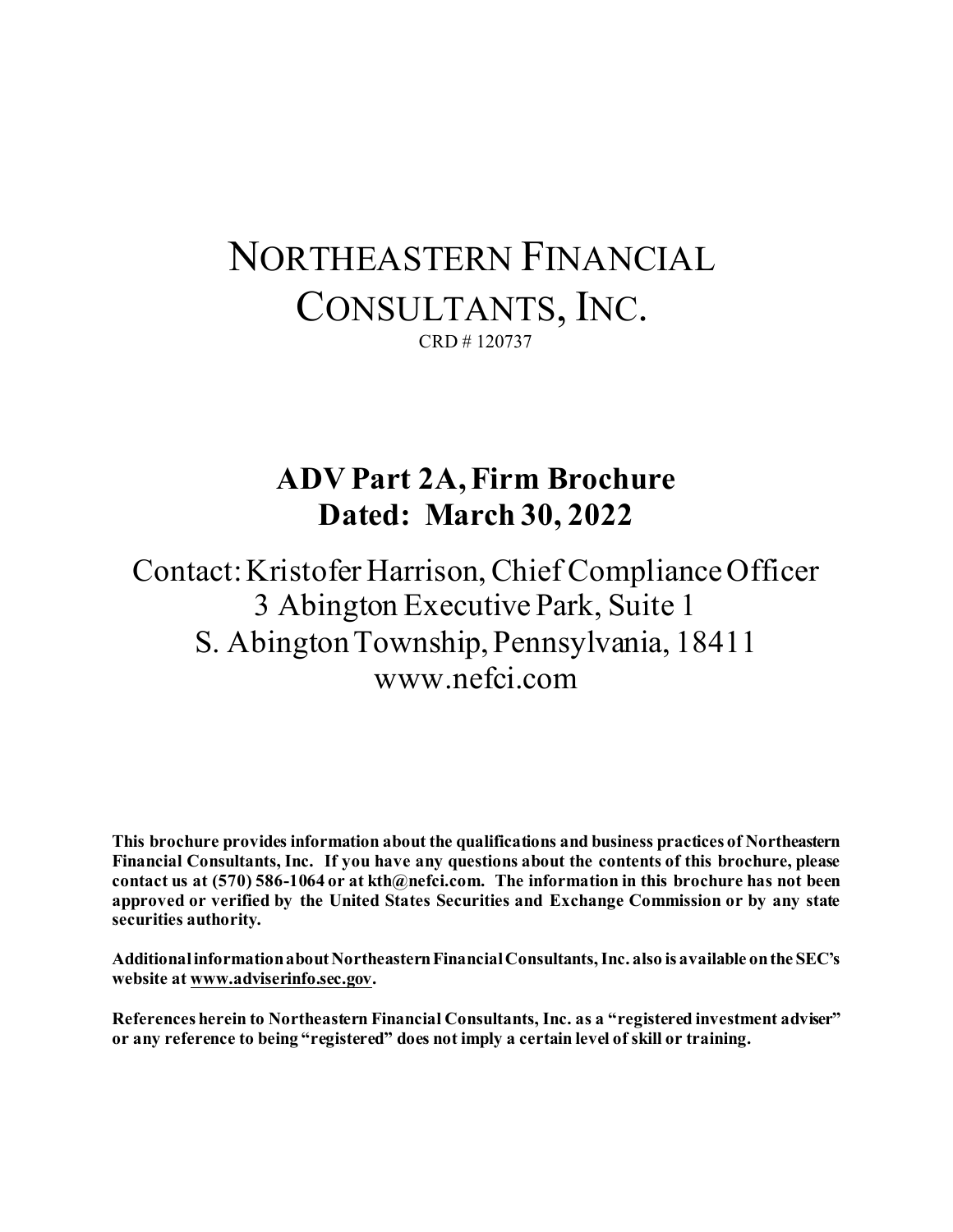## <span id="page-1-0"></span>**Item 2 Material Changes**

There have not been any material changes to Northeastern Financial Consultants'Form ADV 2A Disclosure Brochure since its last Other-than-Annual Amendment filing on March 30, 2021.

Although not material, the Firm has made disclosure changes, enhancements and additions at Items 4, 5, 6, 8 and 12 below.

## <span id="page-1-1"></span>**Item 3 Table of Contents**

| Item 2    |                                                                                          |  |
|-----------|------------------------------------------------------------------------------------------|--|
| Item 3    |                                                                                          |  |
| Item 4    |                                                                                          |  |
| Item 5    |                                                                                          |  |
| Item 6    |                                                                                          |  |
| Item 7    |                                                                                          |  |
| Item 8    |                                                                                          |  |
| Item 9    |                                                                                          |  |
| Item $10$ |                                                                                          |  |
| Item 11   | Code of Ethics, Participation or Interest in Client Transactions and Personal Trading 14 |  |
| Item 12   |                                                                                          |  |
| Item $13$ |                                                                                          |  |
| Item 14   |                                                                                          |  |
| Item $15$ |                                                                                          |  |
| Item $16$ |                                                                                          |  |
| Item $17$ |                                                                                          |  |
| Item $18$ |                                                                                          |  |
| Item $19$ |                                                                                          |  |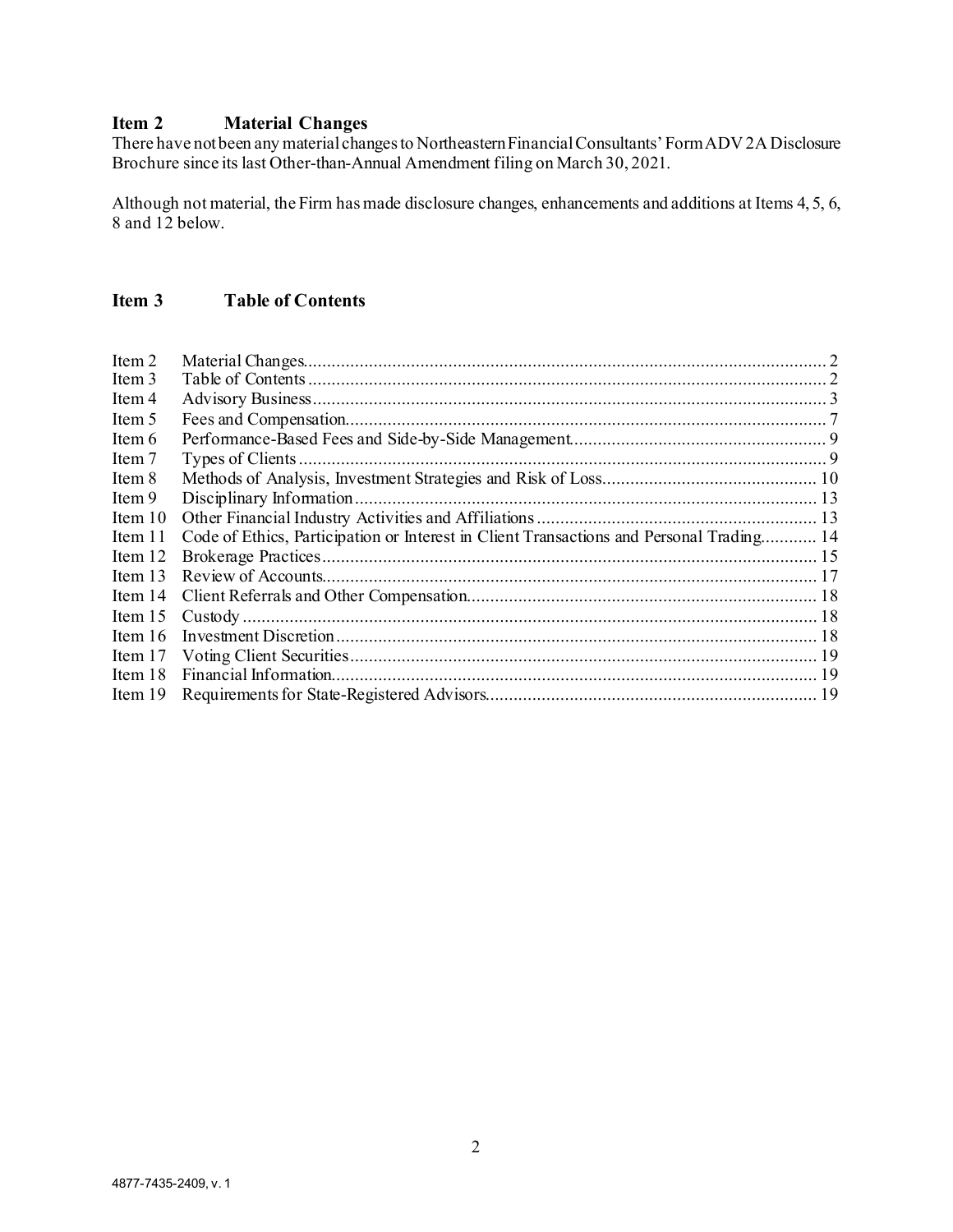#### <span id="page-2-0"></span>**Item 4 Advisory Business**

- A. Northeastern Financial Consultants, Inc. (the "Registrant") is a corporation formed in the Commonwealth of Pennsylvania on August 2, 1982. The Registrant became registered as an Investment Adviser Firm in October 1997. The Registrant is solely owned by Kristofer Harrison.
- B. As discussed below, the Registrant offers to its clients (individuals, business entities, pension and profit-sharing plans, trusts, estates and charitable organizations, etc.) investment advisory services, and, to the extent specifically requested by a client, financial planning and related consulting services.

#### **INVESTMENT ADVISORY SERVICES**

The client can determine to engage the Registrant to provide non-discretionary investment advisory services on a *fee-only* basis as discussed at Item 5 below.

Registrant's annual investment advisory fee shall include investment advisory services, and, to the **extent specifically requested** by the client, financial planning and consulting services. In the event that the client requires extraordinary planning and/or consultation services (to be determined in the sole discretion of the Registrant), the Registrant may determine to charge for such additional services, the dollar amount of which shall be set forth in a separate written notice to the client. Prior to engaging the Registrant to provide investment advisory services, clients are generally required to enter into an *Investment Advisory Agreement* with the Registrant setting forth the terms and conditions of the engagement (including termination), describing the scope of the services to be provided, and any fees that are due from the client prior to Registrant commencing services.

The Registrant provides investment advisory services specific to the needs of each client. Before providing investment advisory services, an investment adviser representative will ascertain each client's investment objectives. Thereafter, the Registrant will recommend that the client allocate investment assets consistent with the designated investment objectives. The Registrant primarily recommends that clients allocate investment assets among various individual equities (stocks), debt (bonds) and fixed income securities, mutual funds and/or exchange traded funds ("ETFs") on a non-discretionary basis in accordance with the client's designated investment objective(s). Once allocated, the Registrant provides ongoing monitoring and review of account performance, asset allocation and client investment objectives.

## **FINANCIAL PLANNING AND CONSULTING SERVICES (STAND-ALONE)**

The Registrant may be engaged to provide financial planning and/or consulting services (including investment and non-investment related matters, including estate planning, insurance planning, etc.) on a stand-alone separate fee basis.

Prior to engaging the Registrant to provide planning or consulting services, clients are generally required to enter into a *Financial Planning and Consulting Agreement* with Registrant setting forth the terms and conditions of the engagement (including termination), describing the scope of the services to be provided, and the portion of the fee that is due from the client prior to Registrant commencing services. If requested by the client, Registrant may recommend the services of other professionals for implementation purposes, including, employees in their separate capacity. The client is under no obligation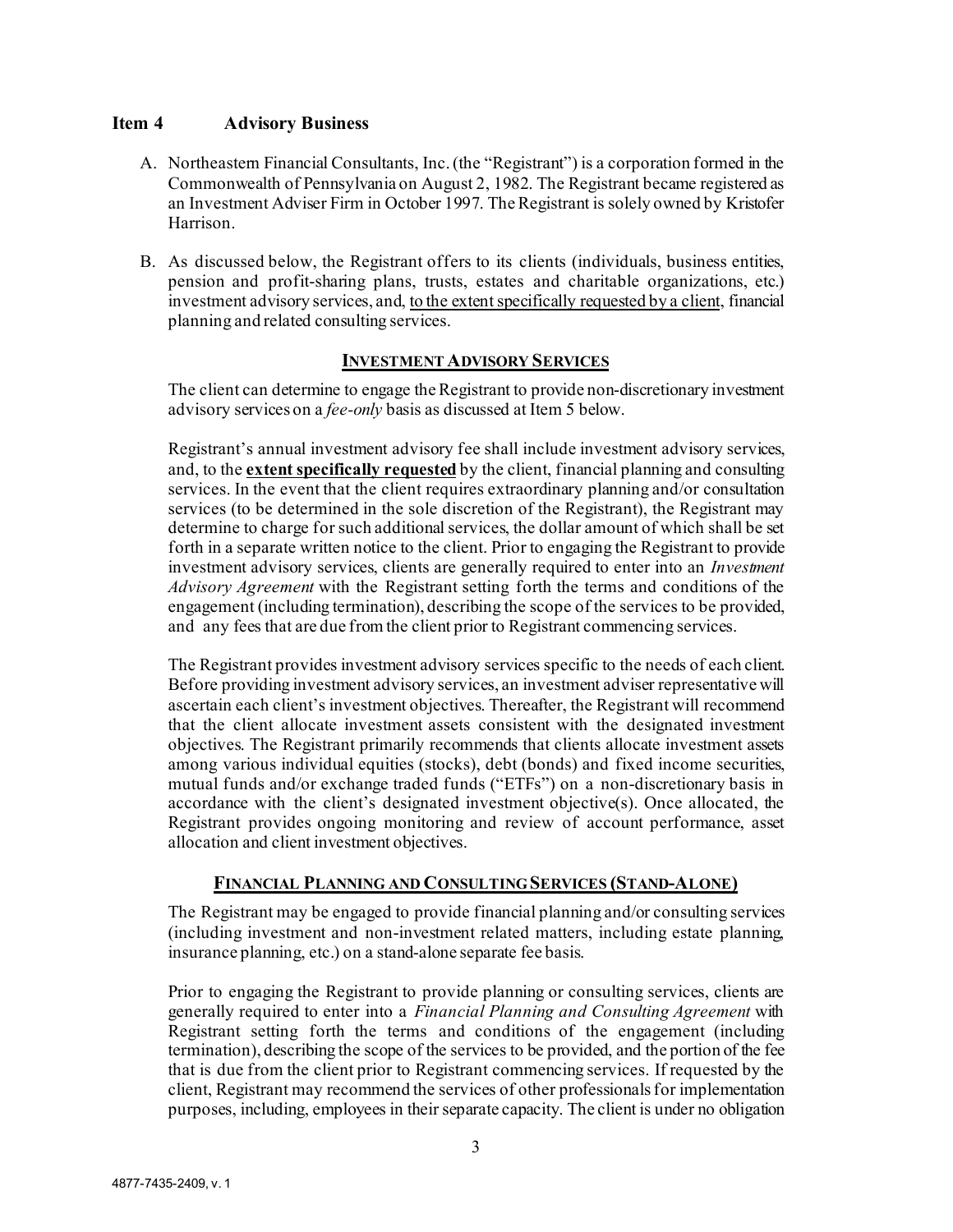to engage the services of any such recommended professional. The client retains absolute discretion over all such implementation decisions and is free to accept or reject any recommendation from the Registrant. **Please Note:** Although one of Registrant's representatives, Kristofer Harrison, in his separate individual capacity is licensed as an attorney, Mr. Harrison does not provide legal services to any of Registrant's clients, and no corresponding attorney-client relationship is established. **Please Note:** If the client engages any recommended third party unaffiliated professional, and a dispute arises thereafter relative to such engagement, the client agrees to seek recourse exclusively from and against the engaged professional. At all times, the engaged licensed professional[s] (i.e. attorney, accountant, insurance agent, etc.), and **not**the Registrant, shall be responsible for the quality and competency of the services provided.

#### **RETIREMENT CONSULTING**

The Registrant also provides non-discretionary pension consulting services to sponsors of retirement plans. In this capacity, Registrant assists sponsors of self-directed retirement plans with the selection and/or monitoring of investment alternatives (generally open-end mutual funds and/or exchange traded funds (ETFs)) from which plan participants shall choose in self-directing the investments for their individual plan retirement accounts. In addition, to the extent requested by the plan sponsor, the Registrant shall also provide participant education designed to assist participants in identifying the appropriate investment strategy for their retirement plan accounts. The terms and conditions of the engagement shall generally be set forth in a *Retirement Plan Consulting Agreement*  between the Registrant and the plan sponsor. Personalized investment advice will not be provided to plan participants regarding their plan assets. However, plan participants who wish to engage the Registrant for individualized financial planning or consulting services regarding assets outside the scope of the qualified plan may do so by executing a separate written agreement, including separate fees and fee payment arrangements.

#### **Miscellaneous**

**Limitations of Financial Planning and Non-Investment Consulting/Implementation Services**. To the extent requested by the client, the Registrant will generally provide financial planning and related consulting services regarding non-investment related matters, such as tax planning, insurance, etc. The Registrant will generally provide such consulting services inclusive of its advisory fee set forth at Item 5 below (exceptions may occur based upon assets under management, special projects, etc. for which the Registrant may charge a separate fee). **Please Note**: Registrant **does not** serve as an attorney, accountant or insurance agent, and no portion of our services should be construed as legal, accounting or insurance services. Accordingly, Firm **does not** prepare estate planning documents or tax returns, nor does it sell insurance products. To the extent requested by a client, we may recommend the services of other professionals for certain non-investment implementation purposes (i.e. attorneys, accountants, insurance, etc.). The client is under no obligation to engage the services of any such recommended professional. The client retains absolute discretion over all such implementation decisions and is free to accept or reject any recommendation from Registrant and/or its representatives.**Please Also Note:** If the client engages any recommended unaffiliated professional, and a dispute arises thereafter relative to such engagement, the client agrees to seek recourse exclusively from and against the engaged professional. At all times, the engaged licensed professional[s], i.e. attorney, accountant, insurance agent, etc., and **not** the Registrant, shall be responsible for the quality and competency of the services provided.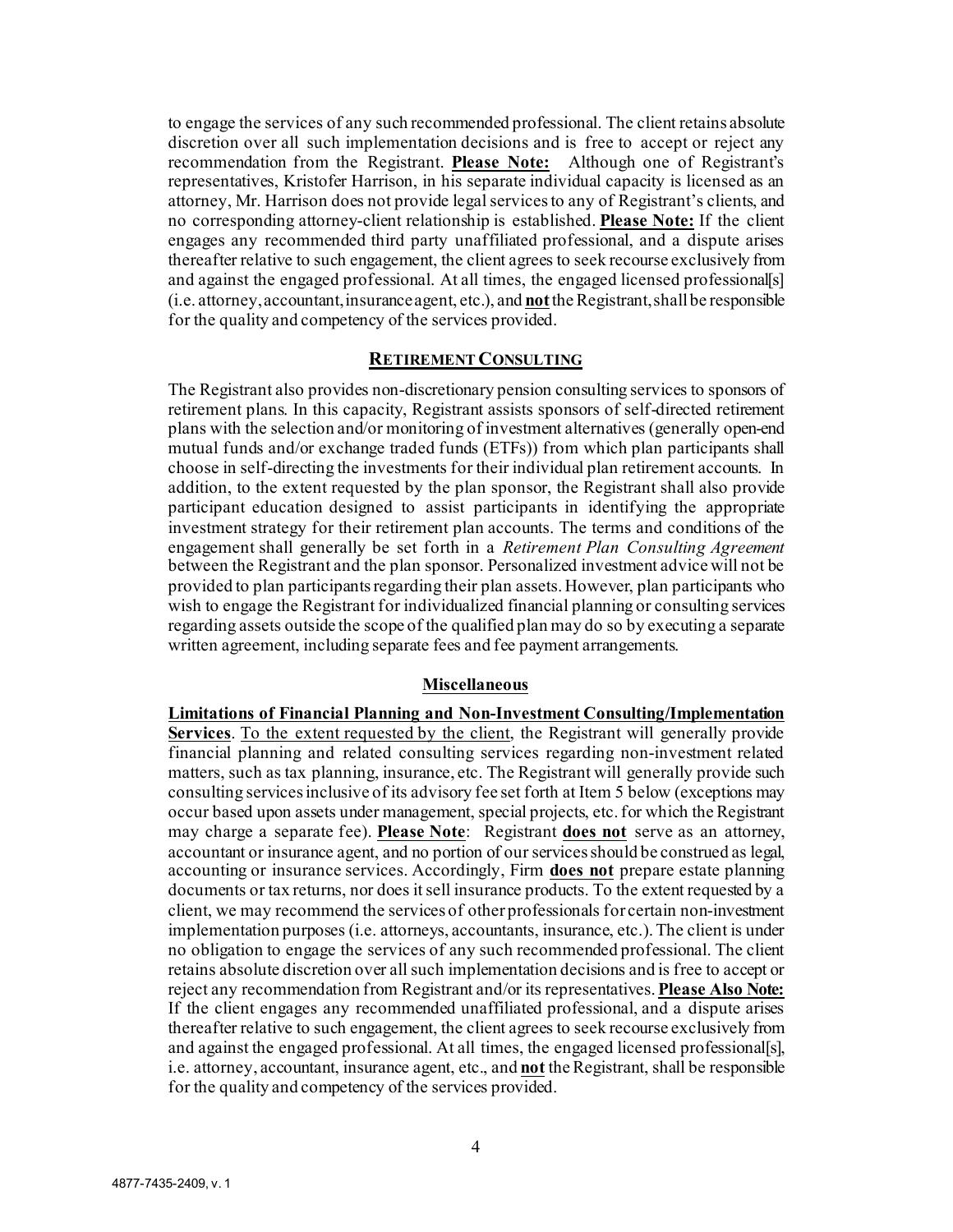**Please Note: Non-Discretionary Service Limitations.** Clients that determine to engage the Registrant on a non-discretionary investment advisory basis **must be willing to accept** that the Registrant cannot effect any account transactions without obtaining prior consent to any such transaction(s) from the client. Thus, in the event Registrant would like to make a transaction for a client's account (including in the event of an individual holding or general market correction), and the client is unavailable, the Registrant will be unable to effect any account transactions (as it would for its discretionary clients) without first obtaining the client's consent.

**Sub-Advisory Engagements**. The Registrant may serve as a sub-advisor to unaffiliated registered investment advisors according to the terms and conditions of a written Sub-Advisory Agreement. With respect to its sub-advisory services, the unaffiliated investment advisors that engage the Registrant's sub-advisory services maintain both the initial and ongoing day-to-day relationship with the underlying client, including initial and ongoing determination of client suitability for the Registrant's designated investment strategies and/or programs. If the custodian/broker-dealer is determined by the unaffiliated investment adviser, Registrant will be unable to negotiate commissions and/or transaction costs, and/or seek better execution. As a result, clients of the unaffiliated investment adviser may pay higher commissions or other transaction costs or greater spreads, or receive less favorable net prices, on transactions for the account than would otherwise be the case through alternative clearing arrangements recommended by Registrant. It should be noted that higher transaction costs adversely impact account performance.

**Availability and Use of Mutual and Exchange Traded Funds**: Registrant utilizes mutual funds and exchange traded funds for its client portfolios. In addition to Registrant's investment advisory fee described below, and transaction and/or custodial fees discussed below, clients will also incur, relative to all mutual fund and exchange traded fund purchases, charges imposed at the fund level (e.g. management fees and other fund expenses). **Please Note**: In addition to Registrant's investment advisory fee described below, and transaction and/or custodial fees discussed below, clients will also incur, relative to all mutual fund and exchange traded fund purchases, charges imposed at the fund level (e.g. management fees and other fund expenses). **Adviser's Chief Compliance Officer, Kristofer Harrison, remains available to address any questions that a client or prospective client may have regarding the above.**

**Portfolio Activity.** Registrant has a fiduciary duty to provide services consistent with the client's best interest. As part of its investment advisory services, Registrant will review client portfolios on an ongoing basis to determine if any changes are necessary based upon various factors, including, but not limited to, investment performance, fund manager tenure, style drift, account additions/withdrawals, and/or a change in the client's investment objective. Based upon these factors, there may be extended periods of time when Registrant determines that changes to a client's portfolio are neither necessary nor prudent. Of course, as indicated below, there can be no assurance that investment decisions made by Registrant will be profitable or equal any specific performance level(s).Clients nonetheless remain subject to the fees described in Item 5 below during periods of account inactivity.

**Cash Positions.** Registrant continues to treat cash as an asset class. As such, unless determined to the contrary by Registrant, all cash positions (money markets, etc.) shall continue to be included as part of assets under management for purposes of calculating Registrant's advisory fee. At any specific point in time, depending upon perceived or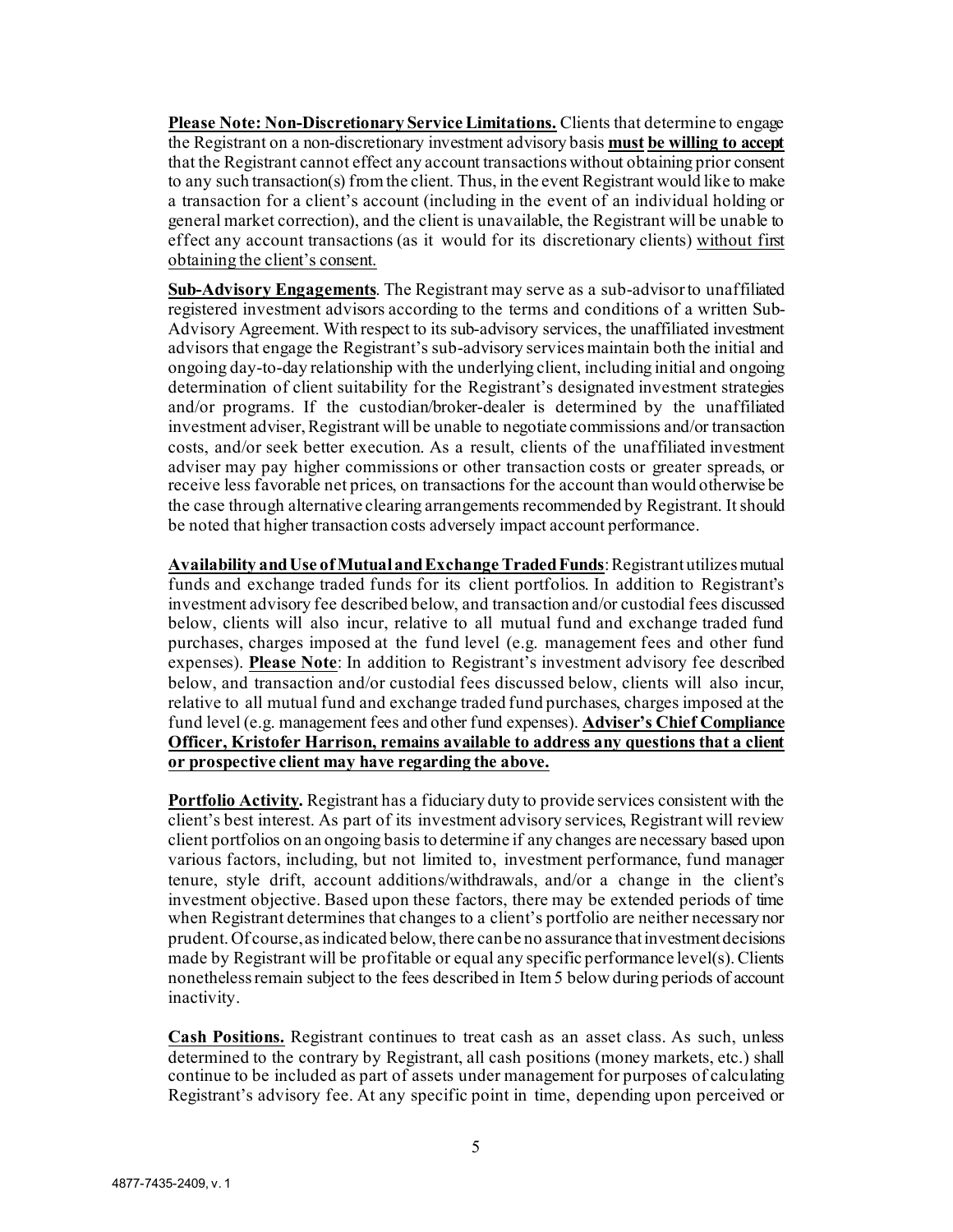anticipated market conditions/events (there being **no guarantee** that such anticipated market conditions/events will occur), Registrant may maintain cash positions for defensive purposes. In addition, while assets are maintained in cash, such amounts could miss market advances. Depending upon current yields, at any point in time, Registrant's advisory fee could exceed the interest paid by the client's money market fund.

**Retirement Plan Rollovers–Conflict of Interest**: A client or prospective client leaving an employer typically has four options regarding an existing retirement plan (and may engage in a combination of these options): (i) leave the money in the former employer's plan, if permitted, (ii) roll over the assets to the new employer's plan, if one is available and rollovers are permitted, (iii) roll over to an Individual Retirement Account ("IRA"), or (iv) cash out the account value (which could, depending upon the client's age, result in adverse tax consequences). If the Registrant recommends that a client roll over their retirement plan assets into an account to be managed by the Registrant, such a recommendation creates a conflict of interest if the Registrant will earn a new (or increase its current) compensation as a result of the rollover. Whether Registrant provides a recommendation as to whether a client should engage in a rollover or not, Registrant is acting as a fiduciary within the meaning of Title I of the Employee Retirement Income Security Act and/or the Internal Revenue Code, as applicable, which are laws governing retirement accounts. . **No client is under any obligation to roll over retirement plan assets to an account managed by Registrant. The Registrant's Chief Compliance Officer, Kristofer Harrison, remains available to address any questions that a client or prospective client may have regarding the conflict of interest presented by such rollover recommendation**.

**Client Obligations**. In performing its services, Registrant shall not be required to verify any information received from the client or from the client's other professionals and is expressly authorized to rely thereon. Moreover, each client is advised that it remains their responsibility to promptly notify the Registrant if there is ever any change in theirfinancial situation or investment objectives for the purpose of reviewing, evaluating or revising Registrant's previous recommendations and/or services.

**Disclosure Statement**. A copy of the Registrant's written Privacy Notice and Disclosure Brochure as set forth on Parts 2A and 2B of Form ADV shall be provided to each client or prospective client prior to the execution of the *Investment Advisory Agreement or Financial Planning and Consulting Agreement*. Any client who has not received a copy of Registrant's written Brochure at least 48 hours prior to executing the *Investment Advisory Agreement* and/or *Financial Planning* and *Consulting Agreement*shall have five business days subsequent to executing the agreement to terminate the Registrant's services without penalty.

- C. The Registrant shall provide investment advisory services specific to the needs of each client. Prior to providing investment advisory services, an investment adviser representative will ascertain each client's investment objective(s). Thereafter, the Registrant shall allocate and/or recommend that the client allocate investment assets consistent with the designated investment objective(s). The client may, at any time, impose reasonable restrictions, in writing, on the Registrant's services.
- D. The Registrant does not participate in a wrap fee program.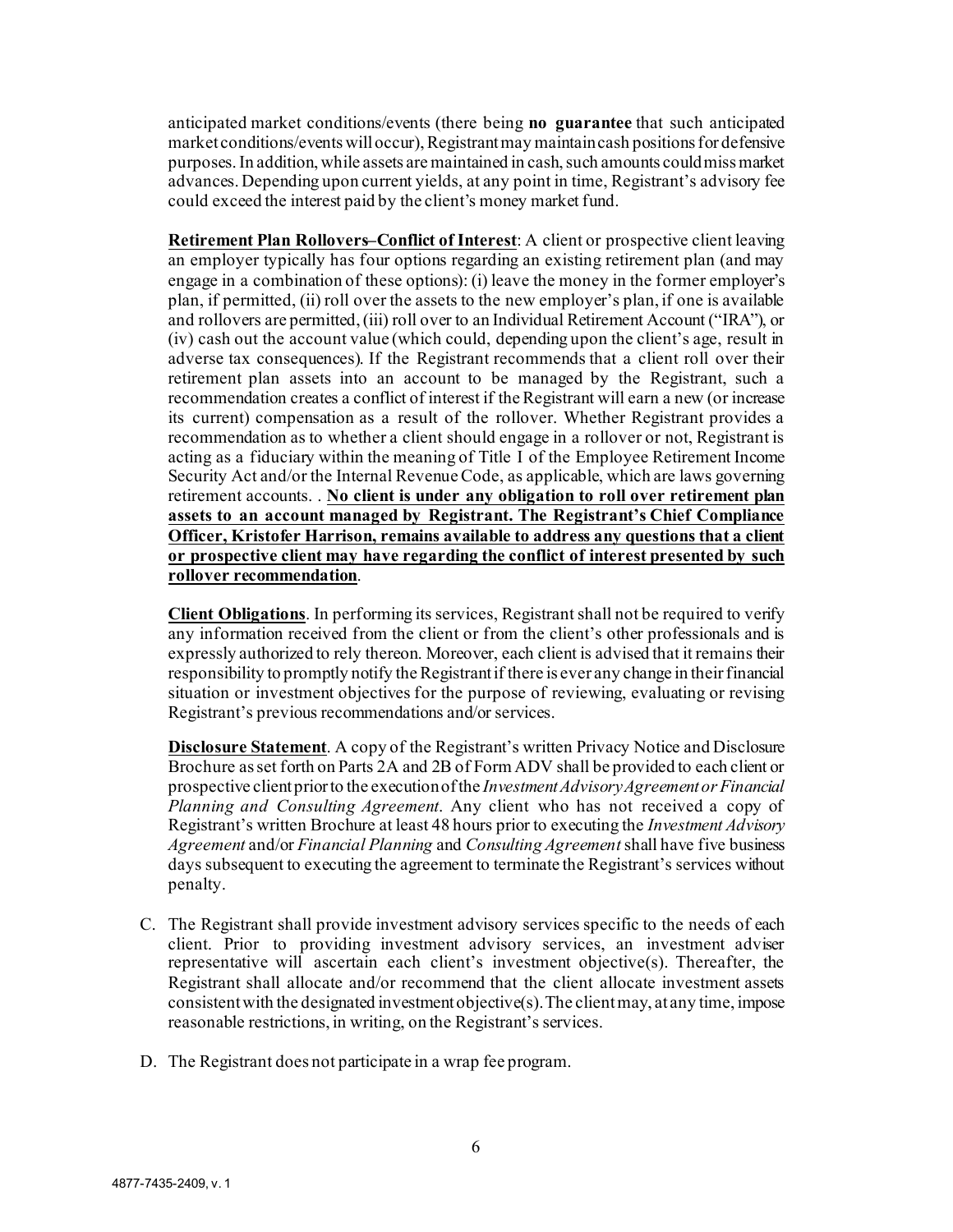E. As of December 31, 2021, the Registrant had \$57,578,170in assets under management on a non-discretionary basis.

### <span id="page-6-0"></span>**Item 5 Fees and Compensation**

 $A<sub>1</sub>$ 

#### **Investment Advisory Services**

If a client determines to engage the Registrant to provide non-discretionary investment advisory services, and, to the **extent specifically requested** by the client, financial planning and consulting services, on a *fee-only* basis, the Registrant's annual investment advisory fee shall be based upon a percentage (%) of the market value and type of assets placed under the Registrant's management (generally between 1.25% and 0.65%) as follows:

| Account size                                       | Fee charged at* |
|----------------------------------------------------|-----------------|
| Amounts from \$1 up to \$999,999                   | 1.25%           |
| Amounts in excess of \$1,000,000 up to \$1,999,999 | 0.85%           |
| Amounts in excess of \$2,000,000 up to \$2,999,999 | $0.65\%$        |
| Amounts in excess of \$3,000,0000                  | negotiable      |

\*Multiple accounts from the same investor will be summed to compute the blended fee rate.

Registrant, in its discretion, may charge a lesser investment advisory fee, charge a flat fee, waive its fee entirely, or charge fee on a different interval, based upon certain criteria (i.e. anticipated future earning capacity, anticipated future additional assets, dollar amount of assets to be managed, related accounts, account composition, complexity of the engagement, anticipated services to be rendered, grandfathered fee schedules, employees and family members, courtesy accounts, competition, negotiations with client, etc.). **Please Note**: As result of the above, similarly situated clients could pay different fees. In addition, similar advisory services may be available from other investment advisers for similar or lower fees. **ANY QUESTIONS**: Registrant's Chief Compliance Officer, Kristofer Harrison, remains available to address any questions that a client or prospective client may have regarding advisory fees.

Registrant is generally compensated for its investment management services on an annual basis. In the event that the fee is determined quarterly, in advance, based upon the market value of such assets on the last day of the previous quarter, the Registrant'*s* policy is to treat intra-quarter account additions and withdrawals equally, unless indicated to the contrary on the Registrant written Brochure and/or Investment Advisory Agreement executed by the client. Registrant will also adjust its quarterly fee based upon accrued interest.

#### **FINANCIAL PLANNING AND CONSULTING SERVICES (STAND-ALONE)**

The Registrant may be engaged to provide comprehensive financial planning and/or consulting services (including investment and non-investment related matters, including estate planning, insurance planning, etc.) on a stand-alone negotiable fee basis.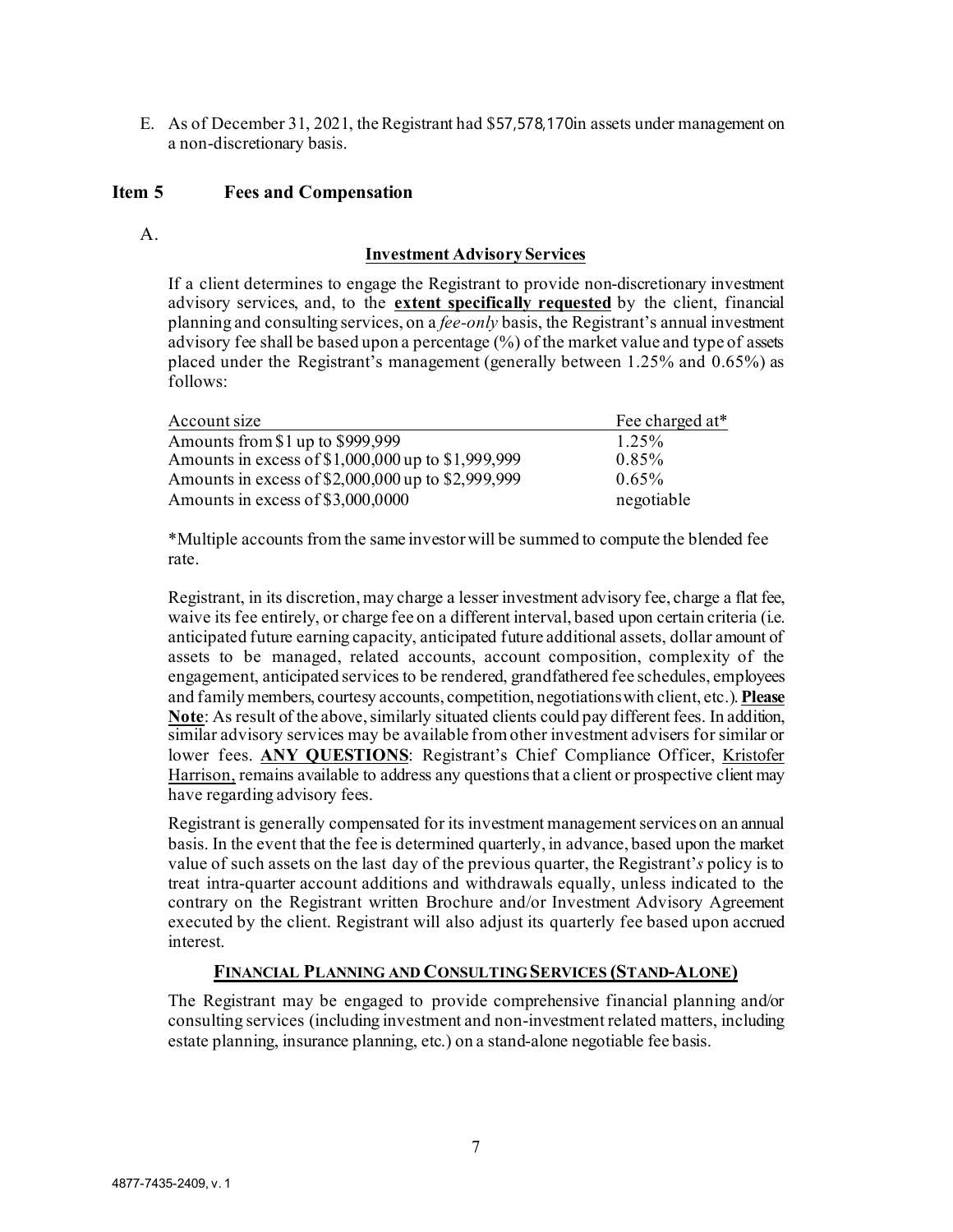In addition, clients seeking more limited consulting services regarding investment related matters (such as analysis of specific securities, types of securities and markets) or noninvestment related matters (such as estate planning, tax planning, insurance, etc.), may engage the Registrant on a negotiable hourly basis, between \$250 and \$500 per hour. Registrant anticipates that most financial planning and consulting engagements will be completed in six hours. However, before providing such services, Registrant will provide clients with an estimate of the hours needed to complete the engagement. Once the client and Registrant agree upon the scope and estimated price, clients shall pay one-half  $(1/2)$  of the estimate in advance. Clients shall be required to pay the balance upon receipt of the applicable plan or report.

#### **RETIREMENT CONSULTING**

The Registrant also provides pension consulting services, pursuant to which it assists sponsors of self-directed retirement plans with the selection and/or monitoring of investment alternatives (generally open-end mutual funds and/or exchange traded funds (ETFs)) from which plan participants shall choose in self-directing the investments for their individual plan retirement accounts. Registrant's retirement consulting fees are negotiable, but generally range from negotiable up to 1.00% of the market value of the plan assets, depending upon the level and scope of the service(s) required.

- B. Clients may elect to provide the Registrant with written authority to deduct its advisory fees from their custodial account. Both Registrant's *Investment Advisory Agreement* and the custodial/clearing agreement may authorize the custodian to debit the account for the amount of the Registrant's investment advisory fee and to directly remit that advisory fee to the Registrant in compliance with regulatory procedures. The Registrant will provide custodian with written notice of the amount of the fee to be deducted from the client's account. In the limited event that the Registrant bills the client directly, payment is due upon receipt of the Registrant's invoice. Fees for asset management accounts at TD Ameritrade and SEI are paid quarterly in arrears. Fixed financial planning fees are paid half in advance and the rest upon presentation of the plan. If a client cancels an asset management account at TD Ameritrade or SEI, the Registrantshall bill and/or debit the client's account on a pro-rata basis fees owed at the time of termination. Fees charged to an asset management client will not be based on a share of capital gains or capital appreciation of client funds, or any portion of the client funds, in contravention of SEC Rule  $205(a)(1)$ . In addition to Registrant's investment advisory fee, brokerage commissions are charged for individual equity and fixed income securities transactions). In addition to Registrant's investment advisory fee, brokerage commissions and/or transaction fees, clients will also incur, relative to all mutual fund and exchange traded fund purchases, charges imposed at the fund level (e.g. management fees and other fund expenses). The fees charged by the applicable broker-dealer/custodian, and the charges imposed at the fund level, are in addition to Registrant's investment advisory fees referenced in this Item 5.
- C. As discussed below, unless the client directs otherwise or an individual client's circumstances require, the Registrant shall generally recommend a broker-dealer/custodian for client investment management assets. Broker-dealers (not the Registrant) charge brokerage commissions and/or transaction fees for effecting certain securities transactions (i.e. transaction fees are charged for certain no-load mutual funds, commissions are charged for individual equity and fixed income securities transactions).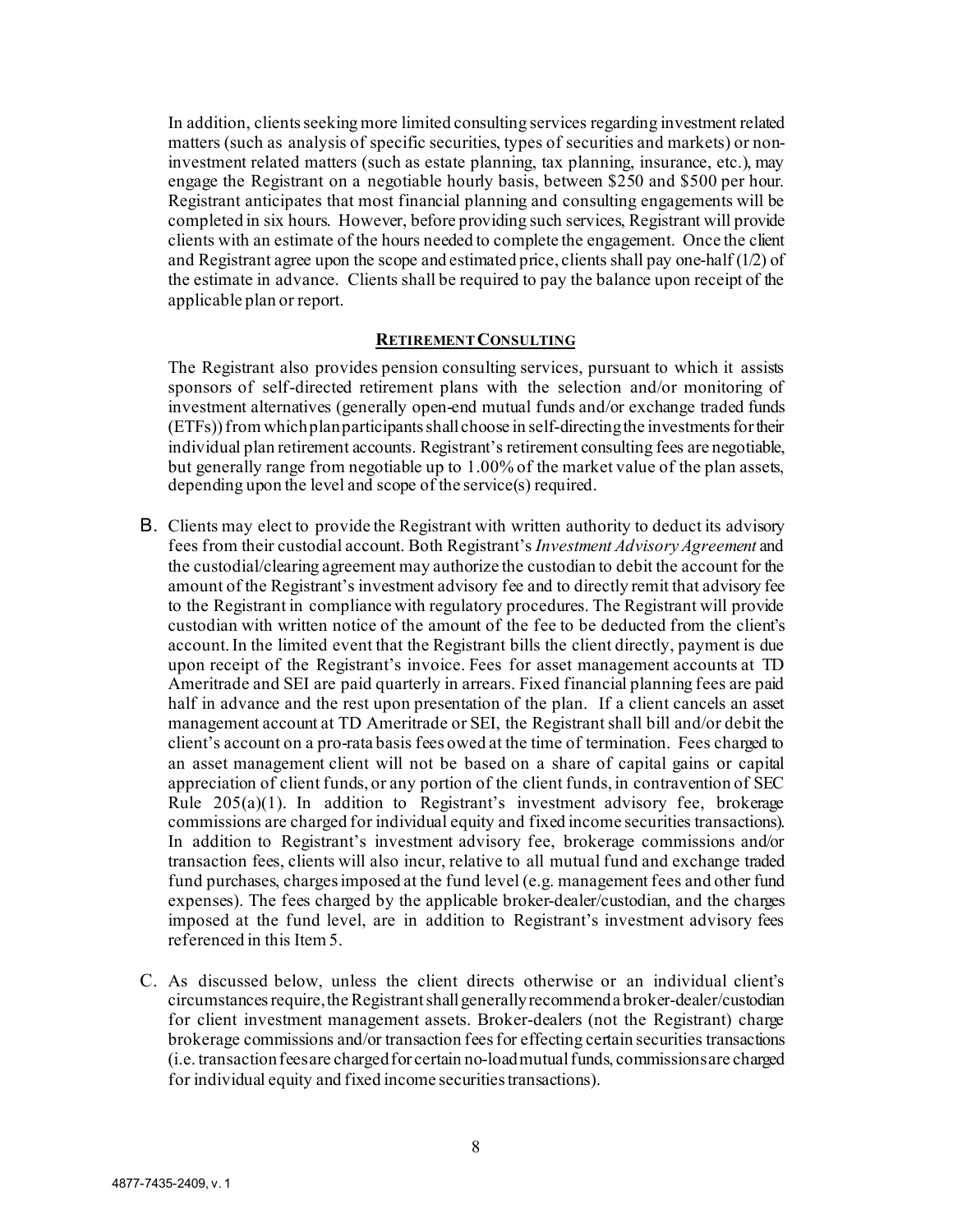In addition to Registrant's investment advisory fee, brokerage commissions and/or transaction fees, clients will also incur, relative to all mutual fund and exchange traded fund purchases, charges imposed at the fund level (e.g. advisory fees and other fund expenses).

**Tradeaway/Prime Broker Fees**. In limited circumstances, if, in the reasonable determination of Registrant, it would be beneficial for the client, individual fixed income transactions may be effected through broker-dealers other than the account custodian, in which event, the client generally will incur both the fee (commission, mark-up/mark-down) charged by the executing broker-dealer and a separate "tradeaway" and/or prime broker fee charged by the account custodian (i.e., TD Ameritrade, etc.). **ANY QUESTIONS**: **Our Chief Compliance Officer, Kristofer Harrison, remains available to address any questions that a client or prospective client may have regarding tradeaway arrangements.**

D. Fees for asset management accounts at TD Ameritrade and SEI are paid quarterly in arrears. Fixed financial planning fees are paid half in advance and the rest upon presentation of the plan. If a client cancels an asset management account at TD Ameritrade or SEI, the Registrant shall bill and/or debit the client's account on a pro-rata basis fees owned at the time of termination. Fees charged to an asset management client will not be based on a share of capital gains or capital appreciation of client funds, or any portion of the client funds, in contravention of SEC Rule 205(a)(1).

Upon termination of the *Investment Advisory Agreement* by either party, the Registrant shall refund the pro-rated portion of the advanced advisory fee paid based upon the number of days remaining in the billing quarter or, upon termination, a pro-rated portion of the earned but unpaid advisory fee shall be due (as the case may be).

E. Neither the Registrant, nor its representatives accept compensation from the sale of securities or other investment products.

#### <span id="page-8-0"></span>**Item 6 Performance-Based Fees and Side-by-Side Management**

Registrant is not a party to any performance or incentive-related compensation arrangements with its clients.

## <span id="page-8-1"></span>**Item 7 Types of Clients**

The Registrant's clients shall generally include individuals, business entities, pensions and profit-sharing plans, trusts, estates and charitable organizations. The Registrant generally requires a minimum asset level of \$250,000 in investable assets for investment advisory services. The Registrant generally does not require a first-year minimum fee when providing financial planning and consulting services. The Registrant, in its sole discretion, may charge a lesser investment advisory fee and/or waive or reduce its minimum asset requirement based upon certain criteria (i.e. anticipated future earning capacity, anticipated future additional assets, dollar amount of assets to be managed, related accounts, account composition, negotiations with client, etc.).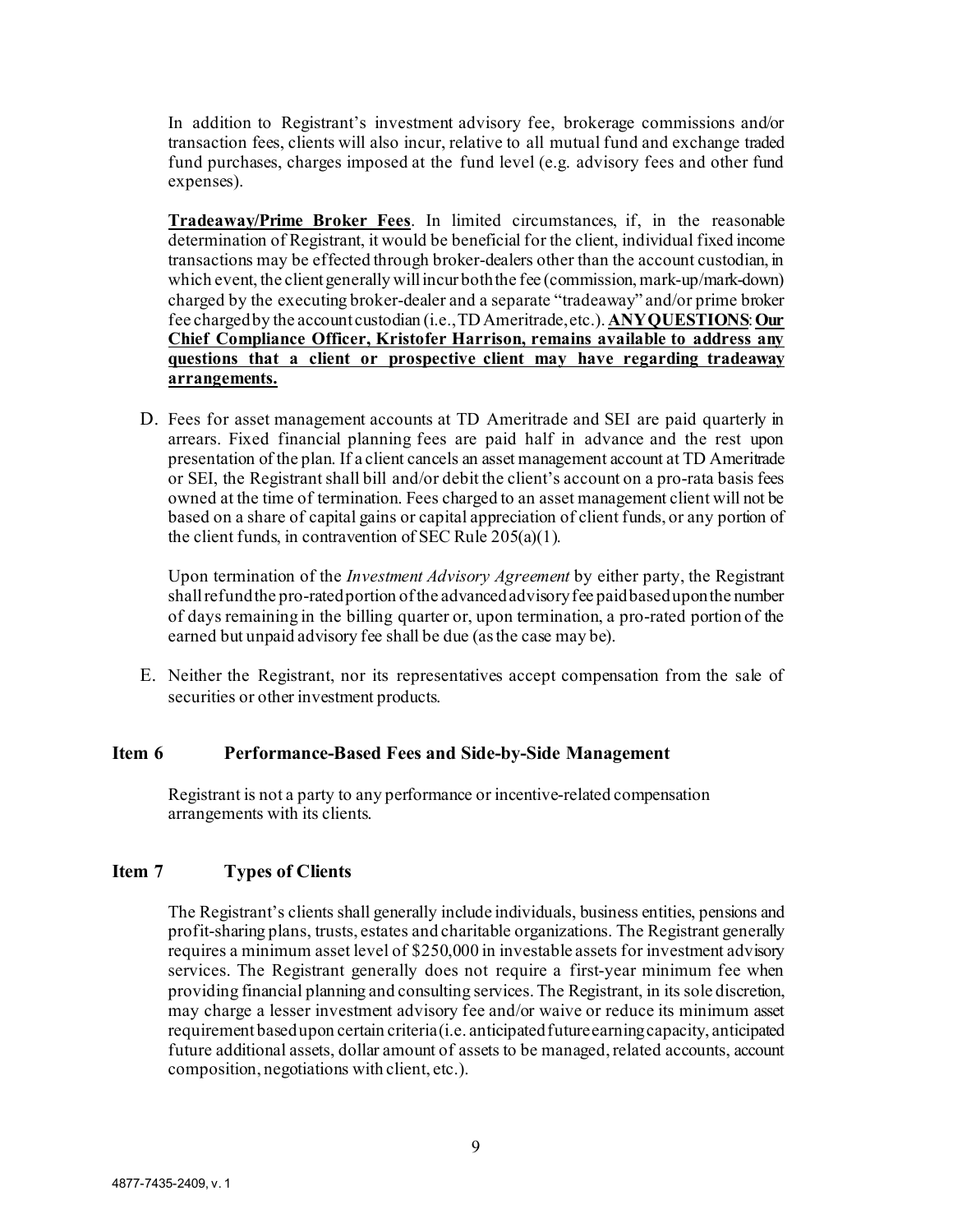## <span id="page-9-0"></span>**Item 8 Methods of Analysis, Investment Strategies and Risk of Loss**

- A. The Registrant may utilize the following methods of security analysis:
	- Fundamental (analysis performed on historical and present data, with the goal of making financial forecasts)

The Registrant may utilize the following investment strategies when implementing investment advice given to clients:

- Long Term Purchases (securities held at least a year)
- Short Term Purchases (securities sold within a year)

**Please Note: Investment Risk**. Investing in securities involves risk of loss that clients should be prepared to bear, including the complete loss of principal investment. Past performance may not be indicative of future results. Different types of investments involve varying degrees of risk, and it should not be assumed that future performance of any specific investment or investment strategy (including the investments and/or investment strategies recommended or undertaken by the Registrant) will be profitable or equal any specific performance level(s). Investment strategies such as asset allocation, diversification, or rebalancing do not assure or guarantee better performance and cannot eliminate the risk of investment losses. There is no guarantee that a portfolio employing these or any other strategy will outperform a portfolio that does not engage in such strategies. While asset values may increase and client account values could benefit as a result, it is also possible that asset values may decrease and client account values could suffer a loss.

B. The Registrant's methods of analysis and investment strategies do not present any significant or unusual risks. However, every method of analysis has its own inherent risks. To perform an accurate market analysis the Registrant must have access to current/new market information. The Registrant has no control over the dissemination rate of market information; therefore, unbeknownst to the Registrant, certain analyses may be compiled with outdated market information, severely limiting the value of the Registrant's analysis. Furthermore, an accurate market analysis can only produce a forecast of the direction of market values. There can be no assurances that a forecasted change in market value will materialize into actionable and/or profitable investment opportunities.

The Registrant's primary investment strategies - Long Term Purchases and Short-Term Purchases are fundamental investment strategies. However, every investment strategy has its own inherent risks and limitations. For example, longer term investment strategies require a longer investment time period to allow for the strategy to potentially develop. Shorter term investment strategies require a shorter investment time period to potentially develop but, as a result of more frequent trading, may incur higher transactional costs when compared to a longer-terminvestment strategy.

C. Currently, the Registrant primarily recommends that clients allocate investment assets among various individual equity (stocks), debt (bonds) and fixed income securities, mutual funds and/or exchange traded funds ("ETFs") on a non-discretionary basis in accordance with the client's designated investment objective(s). Each type of security has its own unique set of risks associated with it.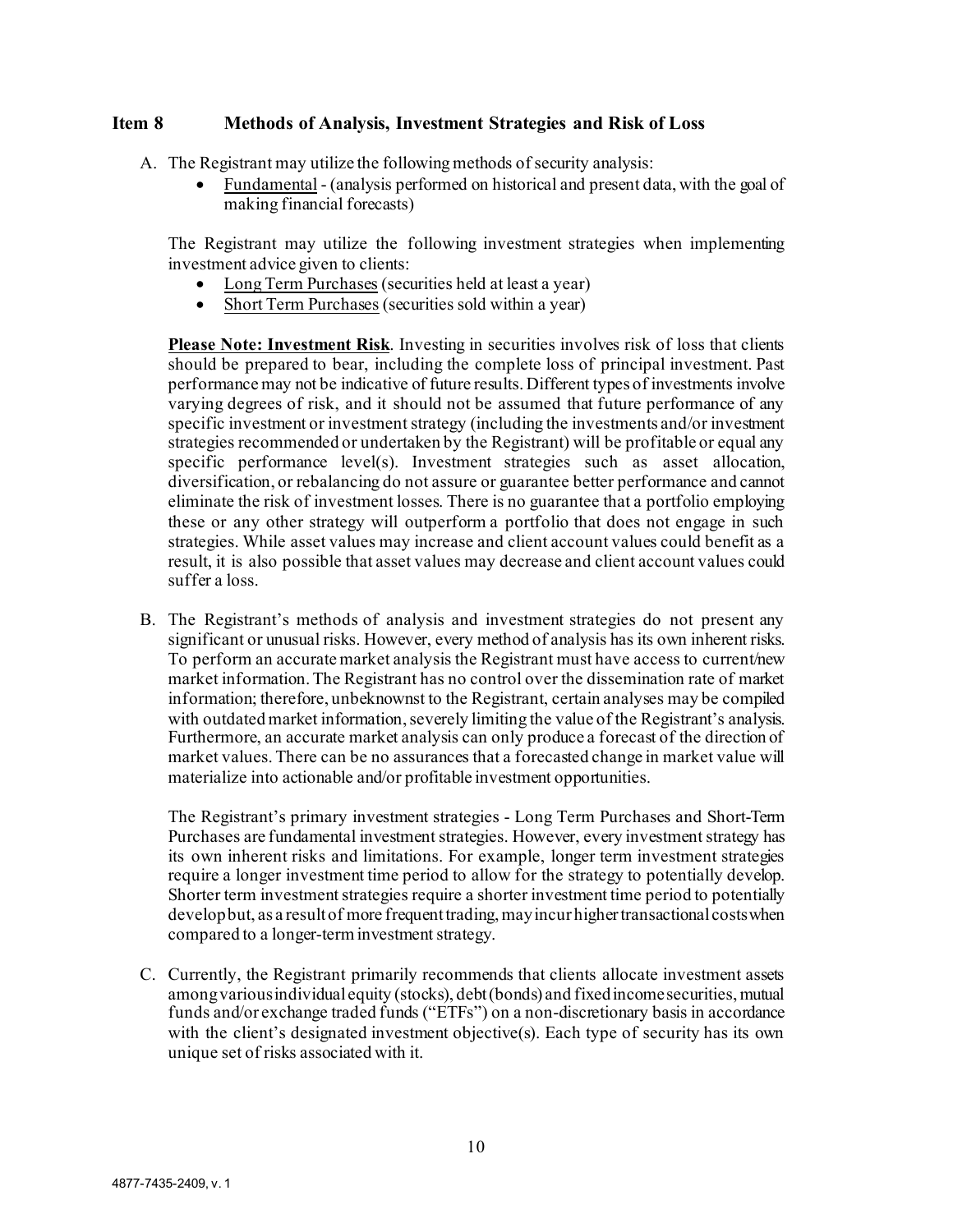As noted above, the Registrant utilizes a variety of investable instruments, all of which contain the risk of loss of capital. These instruments may be U.S. or non-U.S. individual stocks and bonds, pooled investment vehicles such as mutual funds or Exchange Traded Funds (ETFs), all of which contain the risk of loss of capital.

Transactions involve the risk of loss of capital and contain transaction costs associated with conducting trades and the settlement process as well as potential tax consequences. It is not the intent of the investment strategy or process to result in frequent trading of securities, however more frequent or shorter-term holding periods may occur if market conditions change quickly or valuations are altered unexpectedly. A client's investment portfolio will fluctuate in value as market conditions change and the client could lose all or a portion of the value of the investment portfolio over short or long periods of time. The risks of investing in equity securities, fixed income securities and exchange traded funds include, but are not limited to:

Market Risk. The price of a security may drop in reaction to tangible and intangible events and conditions. This type of risk may be caused by external factors (such as economic or political factors) but may also be incurred because of a security's specific underlying investments. Additionally, each security's price can fluctuate based on market movement, which may or may not be due to the security's operations or changes in its true value. For example, political, economic and social conditions may trigger market events which are temporarily negative, or temporarily positive.

Unsystematic Risk. Unsystematic risk is the company-specific or industry-specific risk in a portfolio that the investor bears. Unsystematic risk is typically addressed through diversification. However, as indicated above, diversification does not guarantee better performance and cannot eliminate the risk of investment losses.

Inflation Risk. When any type of inflation is present, a dollar at present value will not carry the same purchasing power as a dollar in the future, because that purchasing power erodes at the rate of inflation.

Reinvestment Risk. Future proceeds from investments may have to be reinvested at a potentially lower rate of return (i.e. interest rate), which primarily relates to fixed income securities.

Value Investment Risk. Value stocks may perform differently from the market as a whole and following a value-oriented investment strategy may cause a portfolio to underperform growth stocks.

Growth Investment Risk. Prices of growth stocks tend to be higher in relation to their companies' earnings and may be more sensitive to market, political and economic developments than other stocks, making their prices more volatile.

Small Company Risk. Securities of small companies are often less liquid than those of large companies and this could make it difficult to sell a small company security at a desired time or price. As a result, small company stocks may fluctuate relatively more in price. In general, small capitalization companies are more vulnerable than larger companies to adverse business or economic developments and they may have more limited resources.

*Equity Securities Risk*. Investments in equity securities are susceptible to general stock market fluctuations and to volatile increases and decreases in value as market confidence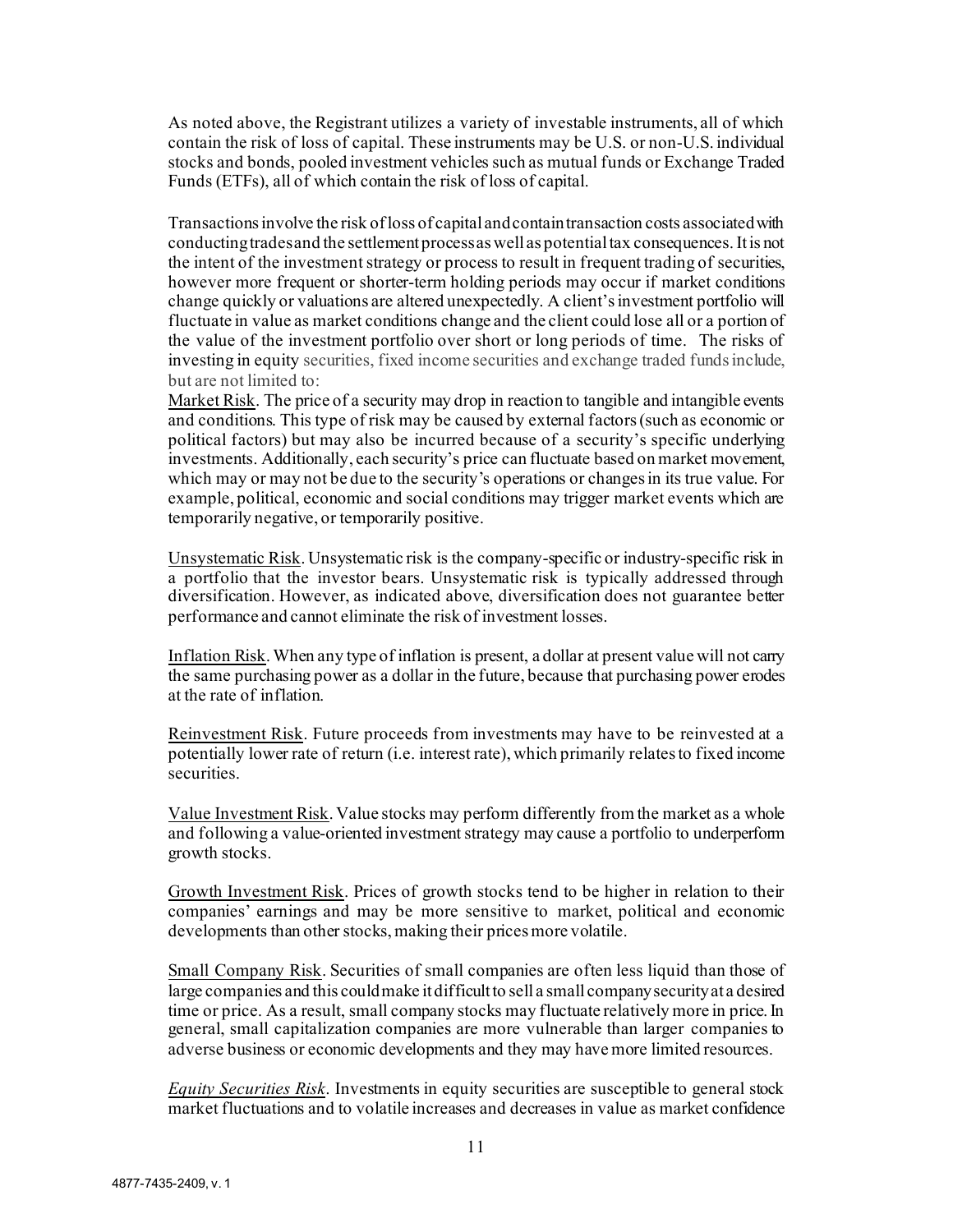in and perceptions of their issuers change. These investor perceptions are based on various and unpredictable factors including: expectations regarding government, economic, monetary and fiscal policies; inflation and interest rates; economic expansion or contraction; global or regional political, economic and banking crises; and factors affecting specific industries, sectors or companies in which the Registrantinvests on behalf of clients. The value of a client's investment portfolio and the corresponding investment return will fluctuate based upon changes in the value of its portfolio securities.

*Fixed Income Securities Risks.* Debt securities are subject to risks that include, but are not limited to:

*Credit Risk*. Issuers of fixed income securities may be unable to make principal and interest payments when they are due. Further, the securities could lose value because of a loss of confidence in the ability of the issuer to pay back debt. The degree of credit risk for a particular security may be reflected in its credit rating. Lower-rated fixed income securities involve greater credit risk, including the possibility of default or bankruptcy.

*Interest Rate Risk.* Fixed income securities and fixed income-based securities are subject to interest rate risk because the prices of fixed income securities tend to move in the opposite direction of interest rates. When interest rates rise, fixed income security prices tend to fall. When interest rates fall, fixed income security prices tend to rise. In general, fixed income securities with longer maturities are more sensitive to these price changes.

*Prepayment Risk.* Prepayment occurs when the issuer of a debt security repays principal prior to the security's maturity. During periods of declining interest rates, issuers may increase pre‐payments of principal causing Registrant to invest in fixed income securities with lower yields thus reducing income generation. Similarly, during periods of increasing interest rates, issuers may decrease pre‐payments of principal extending the duration of debt securities potentially to maturity. Fixed income securities with longer maturities are subject to greater price shifts as a result of interest rate changes. Also, if the Registrant is unable to liquidate lower yielding securities to take advantage of a higher interest rate environment, its ability to generate income on behalf of clients may be adversely affected. The potential impact of prepayment features on the price of a debt security can be difficult to predict and result in greater volatility.

*Regulatory Risk.* Changes in laws and regulations from any government can change the market value of companies subject to such regulations. Certain industries are more susceptible to government regulation. For example, changes in zoning, tax structure or laws may impact the return on investments.

*Margin Accounts: Risks/Conflict of Interest***.** Registrant **does not** recommend the use of margin for investment purposes. A *margin account* is a brokerage *account* that allows investors to borrow money to buy securities and/or for other non-investment borrowing purposes. The broker/custodian charges the investor interest for the right to borrow money and uses the securities as collateral. By using borrowed funds, the customer is employing leverage that will magnify both account gains and losses. Should a client determine to use margin, Registrant will include the entire market value of the margined assets when computing its advisory fee. Accordingly, Registrant's fee shall be based upon a higher margined account value, resulting in Registrant earning a correspondingly higher advisory fee. As a result, the potential of conflict of interest arises since Registrant may have an economic disincentive to recommend that the client terminate the use of margin. **Please**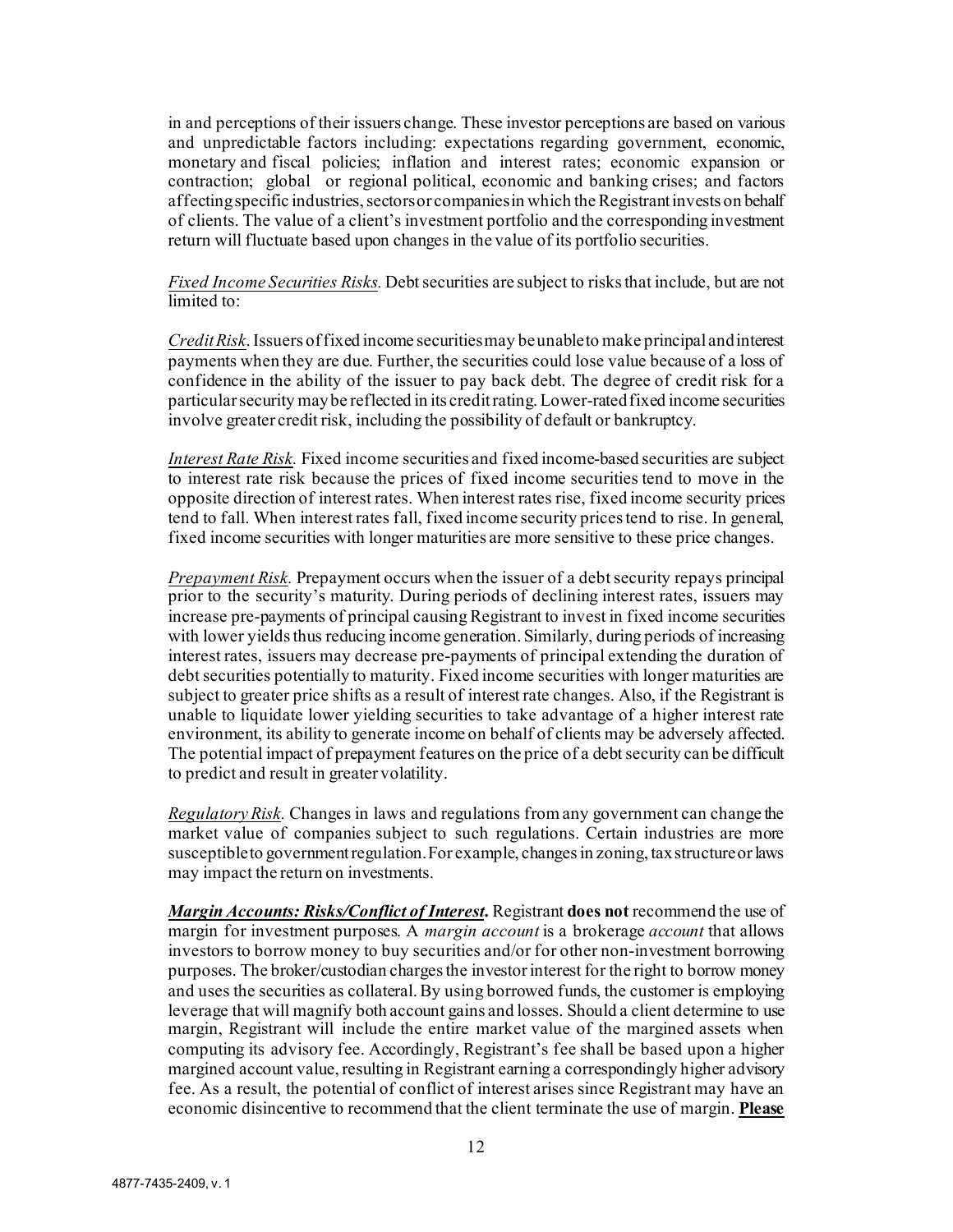**Note**: The use of margin can cause significant adverse financial consequences in the event of a market correction. **ANY QUESTIONS**: **Our Chief Compliance Officer, Kristofer Harrison**, **remains available to address any questions that a client or prospective client may have regarding the use of margin.**

*Mutual Fund Risk.* Mutual funds are operated by investment companies that raise money from shareholders and invests it in stocks, bonds, and/or other types of securities. Each fund will have a manager that trades the fund's investments in accordance with the fund's investment objective. Mutual funds charge a separate management fee for their services, so the returns on mutual funds are reduced by the costs to manage the funds. While mutual funds generally provide diversification, risks can be significantly increased if the fund is concentrated in a particular sector of the market. Mutual funds that are sold through brokers are called load funds, and those sold to investors directly from the fund companies are called no-load funds. Mutual funds come in many varieties. Some invest aggressively for capital appreciation, while others are conservative and are designed to generate income for shareholders. In addition, the client's overall portfolio may be affected by losses of an underlying fund and the level of risk arising from the investment practices of an underlying fund (such as the use of derivatives).

*Exchange Traded Funds* Exchange Traded Funds (ETFs) are typically open‐end investment companies that are bought and sold on a national securities exchange. When the Registrant invests a client's assets in an ETF, the client will bear additional expenses based on its pro rata share of the ETF's operating expenses, including the potential duplication of management fees. The risk of owning an ETF generally reflects the risks of owning the underlying securities it holds. Many ETFs seek to replicate a specific benchmark index. However, an ETF may not fully replicate the performance of its benchmark index for many reasons, including the temporary unavailability of certain index securities in the secondary market or discrepancies between the ETF and the index with respect to the weighting of securities or the number of stocks held. Lack of liquidity in an ETF could result in an ETF being more volatile than the underlying portfolio of securities it holds. In addition, because of ETF expenses, compared to owning the underlying securities directly, it may be more costly to own an ETF.

## <span id="page-12-0"></span>**Item 9 Disciplinary Information**

The Registrant has not been the subject of any disciplinary actions.

## <span id="page-12-1"></span>**Item 10 Other Financial Industry Activities and Affiliations**

- A. Neither the Registrant, nor its representatives, are registered or have an application pending to register, as a broker-dealer or a registered representative of a broker-dealer.
- B. Neither the Registrant, nor its representatives, are registered or have an application pending to register, as a futures commission merchant, commodity pool operator, a commodity trading advisor, or a representative of the foregoing.
- C. **Licensed Attorney**. One of Registrant's representatives, Kristofer Harrison, is licensed as an attorney in his separate individual capacity. However, Mr. Harrison does not provide legal services or hold himself out as providing legal services. Therefore, Mr. Harrison does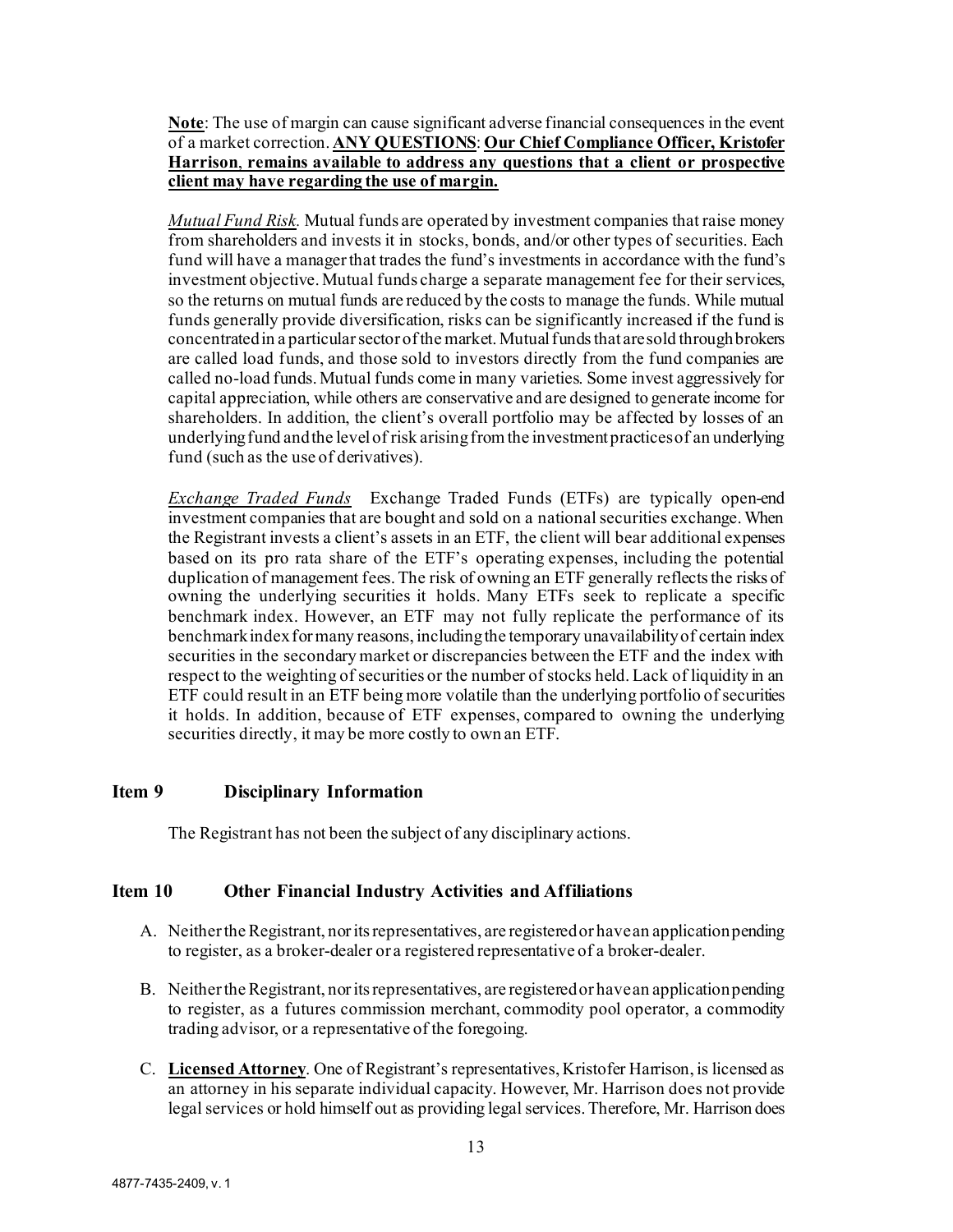not provide legal services to any of Registrant's clients, and no corresponding attorneyclient relationship can be established.

D. The Registrant does not receive, directly or indirectly, compensation from investment advisors that it recommends or selects for its clients.

## <span id="page-13-0"></span>**Item 11 Code of Ethics, Participation or Interest in Client Transactions and Personal Trading**

A. The Registrant maintains an investment policy relative to personal securities transactions. This investment policy is part of Registrant's overall Code of Ethics, which serves to establish a standard of business conduct for all of Registrant's Representatives that is based upon fundamental principles of openness, integrity, honesty and trust, a copy of which is available upon request.

In accordance with Section 204A of the Investment Advisers Act of 1940, the Registrant also maintains and enforces written policies reasonably designed to prevent the misuse of material non-public information by the Registrant or any person associated with the Registrant.

- B. Neither the Registrant nor any related person of Registrant recommends, buys, or sells for client accounts, securities in which the Registrant or any related person of Registrant has a material financial interest.
- C. The Registrant and/or representatives of the Registrant *may* buy or sell securities that are also recommended to clients. This practice may create a situation where the Registrant and/or representatives of the Registrant are in a position to materially benefit from the sale or purchase of those securities. Therefore, this situation creates a conflict of interest. Practices such as "scalping" (i.e., a practice whereby the owner of shares of a security recommends that security for investment and then immediately sells it at a profit upon the rise in the market price which follows the recommendation) could take place if the Registrant did not have adequate policies in place to detect such activities. In addition, this requirement can help detect insider trading, "front-running" (i.e., personal trades executed prior to those of the Registrant's clients) and other potentially abusive practices.

The Registrant has a personal securities transaction policy in place to monitor the personal securities transactions and securities holdings of each of the Registrant's "Access Persons." The Registrant's securities transaction policy requires that an Access Person of the Registrant must provide the Chief Compliance Officer or his/her designee with a written report of their current securities holdings within ten (10) days after becoming an Access Person. Additionally, each Access Person must provide the Chief Compliance Officer or his/her designee with a written report of the Access Person's current securities holdings at least once each twelve (12) month period thereafter on a date the Registrant selects; provided, however that at any time that the Registrant has only one Access Person, he or she shall not be required to submit any securities report described above.

D. The Registrant and/or representatives of the Registrant *may* buy or sell securities, at or around the same time as those securities are recommended to clients. This practice creates a situation where the Registrant and/or representatives of the Registrant are in a position to materially benefit from the sale or purchase of those securities. Therefore, this situation creates a conflict of interest. As indicated above in Item 11 C, the Registrant has a personal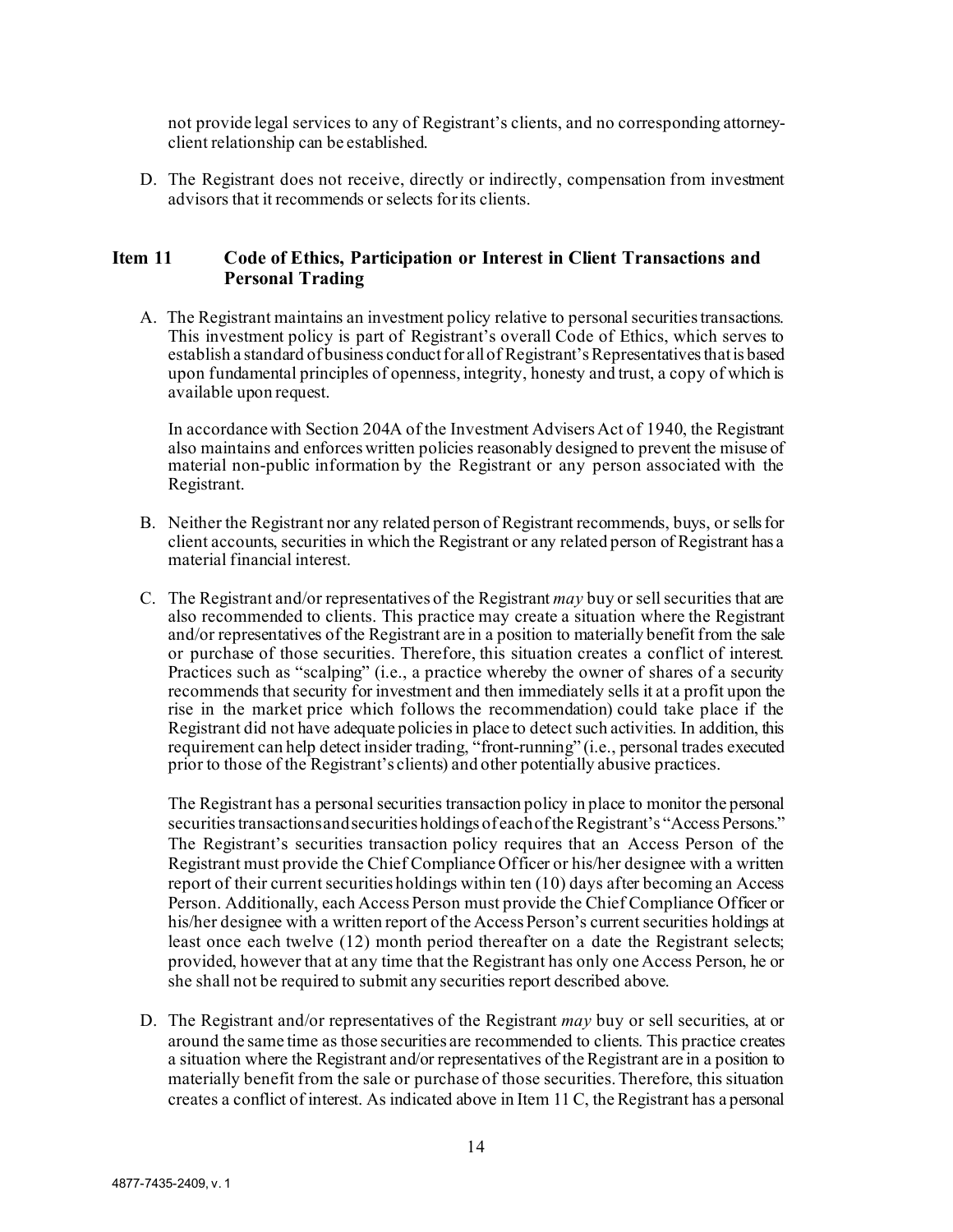securities transaction policy in place to monitor the personal securities transaction and securities holdings of each of Registrant's Access Persons.

#### <span id="page-14-0"></span>**Item 12 Brokerage Practices**

- A. In the event that the client requests that the Registrant recommend a brokerdealer/custodian for execution and/or custodial services (exclusive of those clients that may direct the Registrant to use a specific broker-dealer/custodian), Registrant generally recommends that investment management accounts be maintained at a broker-dealer. Prior to engaging Registrant to provide investment management services, the client will be required to enter into a formal *Investment Advisory Agreement*with Registrant setting forth the terms and conditions under which Registrant shall manage the client's assets, and a separate custodial/clearing agreement with each designated broker-dealer/ custodian.
- B. Factors that Registrant considers in recommending any broker-dealer or custodian to clients, include historical relationship with Registrant, financial strength, reputation, execution capabilities, pricing, research, and service. Broker-dealers may charge transaction fees for effecting certain securities transactions (*See* Item 4 above). To the extent that a transaction fee will be payable by the client to broker-dealer or custodian, the transaction fee shall be in addition to Registrant's investment advisory fee referenced in Item 5 above.

However, that does not mean that the client will not pay a transaction fee that is higher than another qualified broker-dealer might charge to effect the same transaction where Registrant determines, in good faith, that the transaction fee is reasonable. In seeking best execution, the determinative factor is not the lowest possible cost, but whether the transaction represents the best qualitative execution, taking into consideration the full range of a broker-dealer's services, including the value of research provided, execution capability, transaction rates, and responsiveness. Accordingly, although Registrant will seek competitive rates, it may not necessarily obtain the lowest possible rates for client account transactions.

1. The Registrant participates in the TD Ameritrade Institutional program. TD Ameritrade Institutional is a division of TD Ameritrade, Inc. ("TD Ameritrade"), member FINRA/SIPC. TD Ameritrade is an independent and unaffiliated SECregistered broker-dealer. TD Ameritrade offers to independent investment advisors services which include custody of securities, trade execution, clearance and settlement of transactions. The Registrant receives some benefits from TD Ameritrade through its participation in the program.

There is no direct link between Registrant's participation in the program and the investment advice it gives to its clients, although the Registrant receives economic benefits through its participation in the program that are typically not available to TD Ameritrade retail investors. These benefits include the following products and services (provided without cost or at a discount): receipt of duplicate Client statements and confirmations; research related products and tools; consulting services; access to a trading desk serving Registrant's participants; access to block trading (which provides the ability to aggregate securities transactions for execution and then allocate the appropriate shares to client accounts); the ability to have advisory fees deducted directly from client accounts; access to an electronic communications network for client order entry and account information; access to mutual funds with no transaction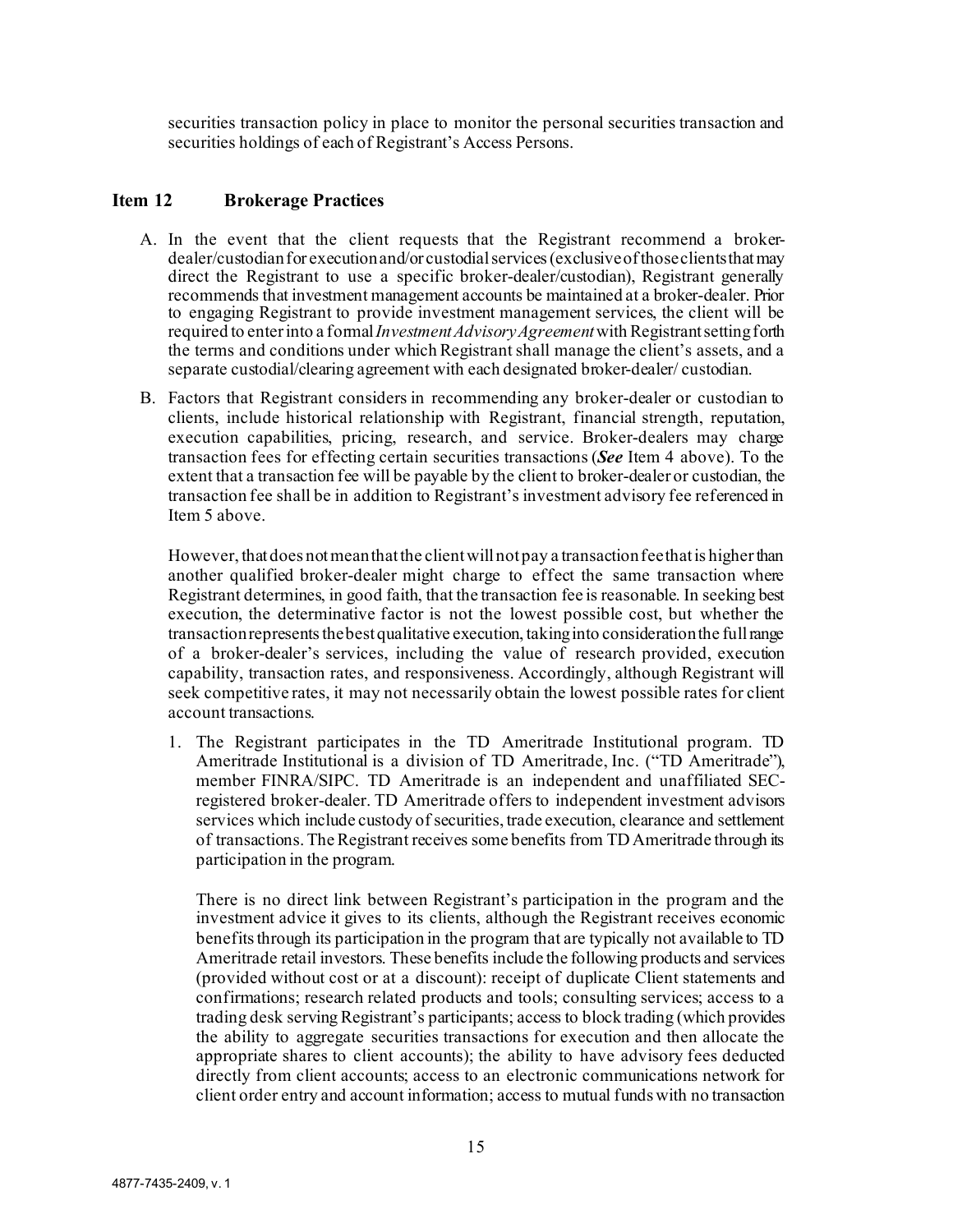fees and to certain institutional money managers; and discounts on compliance, marketing, research, technology, and practice management products or services provided to Registrant by third party vendors. TD Ameritrade may also have paid for business consulting and professional services received by Registrant's related persons. Some of the products and services made available by TD Ameritrade through the program may benefit Registrant but may not benefit its client accounts. These products or services may assist the Registrant in managing and administering client accounts, including accounts not maintained at TD Ameritrade. Other services made available by TD Ameritrade are intended to help Registrant manage and further develop its business enterprise. The benefits received by the Registrant or its personnel through participation in the program do not depend on the amount of brokerage transactions directed to TD Ameritrade. As part of its fiduciary duties to clients, Registrant endeavors at all times to put the interests of its clients first. Clients should be aware, however, that the receipt of economic benefits by the Registrant or its related persons in and of itself creates a conflict of interest and may indirectly influence the Registrant's choice of TD Ameritrade for custody and brokerage services.

#### Research and Additional Benefits

Although not a material consideration when determining whether to recommend that a client utilize the services of a particular broker-dealer/custodian, Registrant receives from a broker-dealer/custodian (another broker-dealer/custodian, investment platform, unaffiliated investment manager, vendor, unaffiliated product/fund sponsor, or vendor) without cost (and/or at a discount) support services and/or products, certain of which assist the Registrant to better monitor and service client accounts maintained at such institutions. Included within the support services that may be obtained by the Registrant may be investment-related research, pricing information and market data, software and other technology that provide access to client account data, compliance and/or practice management-related publications, discounted or gratis consulting services, discounted and/or gratis attendance at conferences, meetings, and other educational and/or social events, marketing support, computer hardware and/or software and/or other products used by Registrant in furtherance of its investment advisory business operations.

Registrant's clients do not pay more for investment transactions effected and/or assets maintained at a broker-dealer as the result of this arrangement. There is no corresponding commitment made by the Registrant to a broker- dealer or any other entity to invest any specific amount or percentage of client assets in any specific mutual funds, securities or other investment products as a result of the above arrangement.

#### **The Registrant's Chief Compliance Officer, Kristofer Harrison, remains available to address any questions that a client or prospective client may have regarding the above arrangement and any corresponding conflict of interest.**

- 2. The Registrant does not receive referrals from broker-dealers.
- 3. Registrant recommends that its clients utilize the brokerage and custodial services provided by TD Ameritrade. The Firm generally does not accept directed brokerage arrangements (but could make exceptions). A directed brokerage arrangement arises when a client requires that account transactions be effected through a specific broker-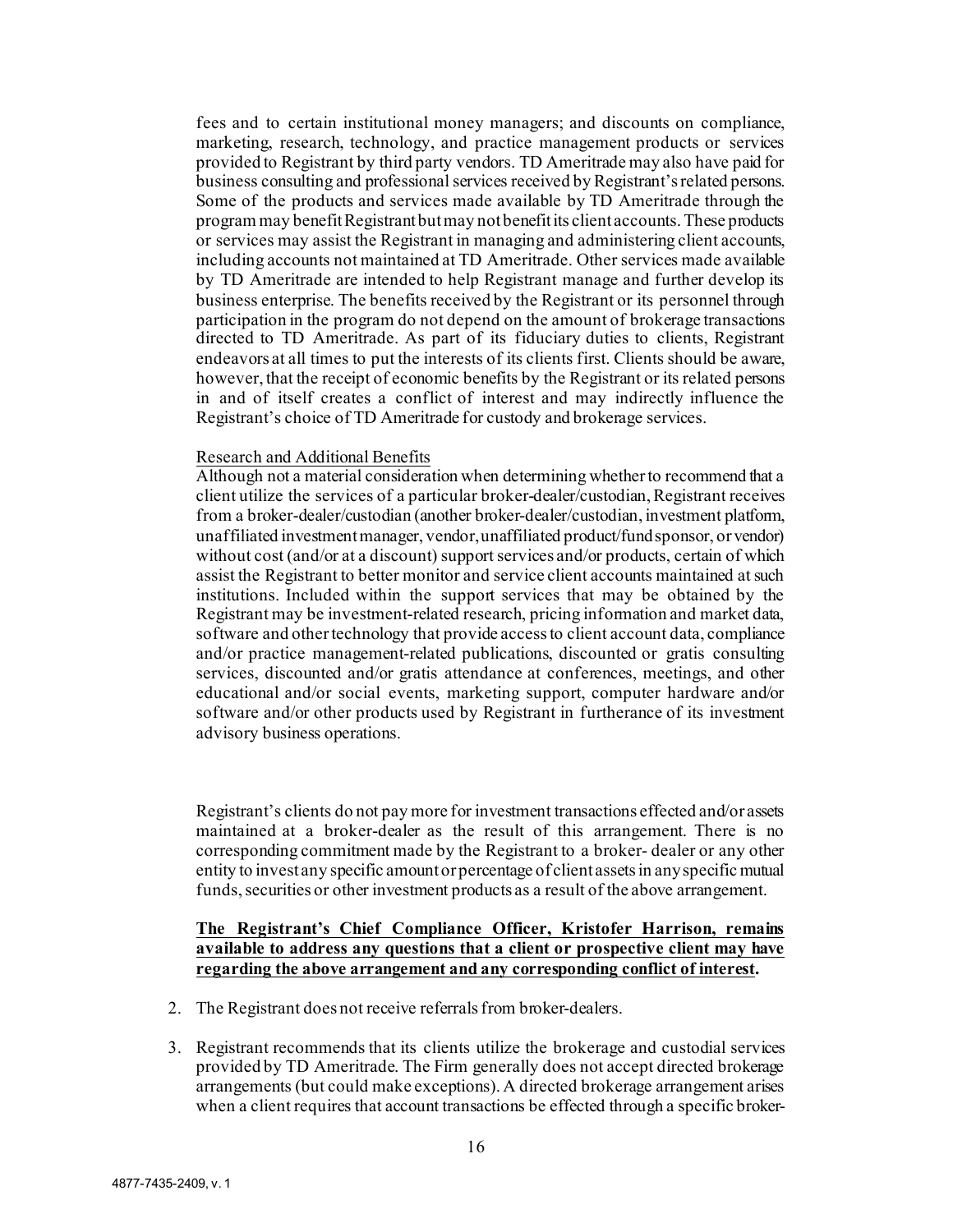dealer/custodian, other than one generally recommended by Registrant (i.e., TD Ameritrade). In such client directed arrangements, the client will negotiate terms and arrangements for their account with that broker-dealer, and Firm will not seek better execution services or prices from other broker-dealers or be able to "batch" the client's transactions for execution through other broker-dealers with orders for other accounts managed by Registrant. As a result, a client may pay higher commissions or other transaction costs or greater spreads, or receive less favorable net prices, on transactions for the account than would otherwise be the case.

**Please Note**: In the event that the client directs Registrant to effect securities transactions for the client's accounts through a specific broker-dealer, the client correspondingly acknowledges that such direction may cause the accounts to incur higher commissions or transaction costs than the accounts would otherwise incur had the client determined to effect account transactions through alternative clearing arrangements that may be available through Registrant. Higher transaction costs adversely impact account performance. **Please Also Note**: Transactions for directed accounts will generally be executed following the execution of portfolio transactions for non-directed accounts.

## **The Registrant's Chief Compliance Officer, Kristofer Harrison, remains available to address any questions that a client or prospective client may have regarding the above arrangement**.

C. Transactions for each client account generally will be effected independently unless Firm decides to purchase or sell the same securities for several clients at approximately the same time. The Firm may (but is not obligated to) combine or "batch" such orders for individual equity transactions (including ETFs) with the intention to obtain better price execution, to negotiate more favorable commission rates, or to allocate more equitably among the Firm's clients differences in prices and commissions or other transaction costs that might have occurred had such orders been placed independently. Under this procedure, transactions will be averaged as to price and will be allocated among clients in proportion to the purchase and sale orders placed for each client account on any given day. The Registrant shall not receive any additional compensation or remuneration as a result of such aggregation.

## <span id="page-16-0"></span>**Item 13 Review of Accounts**

- A. For those clients to whom Registrant provides investment supervisory services, account reviews are conducted on an ongoing basis by the Registrant's Principals and/or representatives. All investment supervisory clients are advised that it remains their responsibility to advise the Registrant of any changes in their investment objectives and/or financial situation. All clients (in person or via telephone) are encouraged to review financial planning issues (to the extent applicable), investment objectives and account performance with the Registrant on an annual basis.
- B. The Registrant may conduct account reviews on an other than periodic basis upon the occurrence of a triggering event, such as a change in client investment objectives and/or financial situation, market corrections and client request.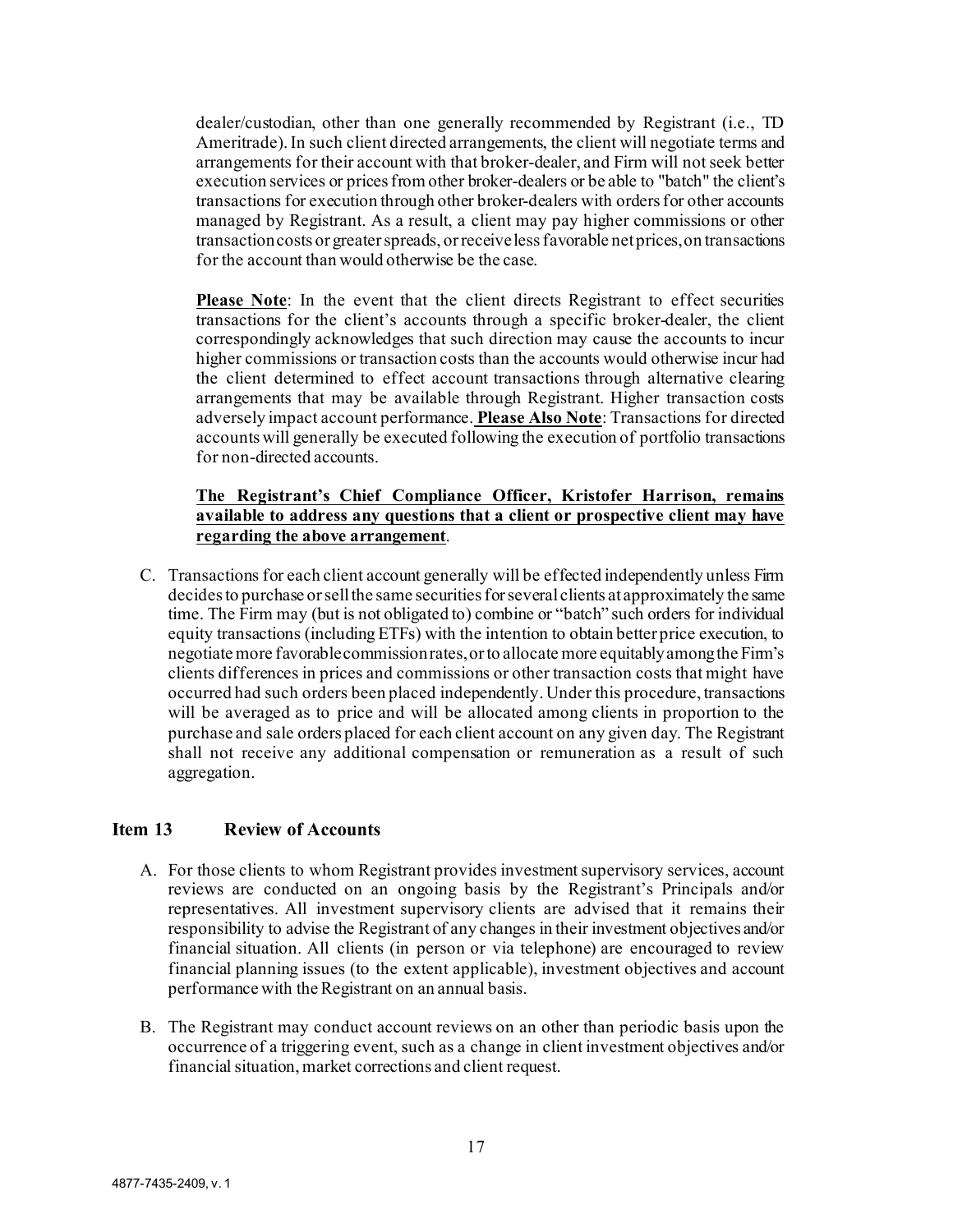C. Clients are provided, at least quarterly, with written transaction confirmation notices and regular written summary account statements directly from the broker-dealer/custodian and/or program sponsor for the client accounts. The Registrant may also provide a written periodic report summarizing account activity and performance.

## <span id="page-17-0"></span>**Item 14 Client Referrals and Other Compensation**

A. As referenced in Item 12.A.1 above, the Registrant receives an economic benefit from broker-dealers. The Registrant, without cost (and/or at a discount), receives support services and/or products from broker-dealers.

Registrant's clients do not pay more for investment transactions effected and/or assets maintained at a broker-dealer as a result of this arrangement. There is no corresponding commitment made by the Registrant to a broker-dealer or any other entity to invest any specific amount or percentage of client assets in any specific mutual funds, securities or other investment products as a result of the above arrangement.

#### **The Registrant's Chief Compliance Officer**, **Kristofer Harrison, remains available to address any questions that a client or prospective client may have regarding the above arrangement and any corresponding conflict of interest.**

B. The Adviser does not compensate, directly or indirectly, any person, other than its representatives, for client referrals.

#### <span id="page-17-1"></span>**Item 15 Custody**

The Registrant shall have the ability to have its advisory fee for each client debited by the custodian on a quarterly basis. Clients are provided, at least quarterly, with written transaction confirmation notices and regular written summary account statements directly from the broker-dealer/custodian and/or program sponsor for the client accounts. The Registrant may also provide a written periodic report summarizing account activity and performance.

**Please Note:** The Registrant shall provide the client with a written, periodic account statement or reports which, will disclose the fee, including any formulae used to calculate the fee and the time period covered by the fee and the amount of assets under managed on which the fee is based. The client is urged to compare any statement or report provided by the Registrant with the account statements received from the account custodian. Registrant's statements may vary from custodial statements based on accounting procedures, reporting dates, or valuation methodologies of certain securities. **Please Also Note:** The account custodian does not verify the accuracy of the Registrant's advisory fee calculation.

#### <span id="page-17-2"></span>**Item 16 Investment Discretion**

The Registrant does not provide discretionary investment management services.